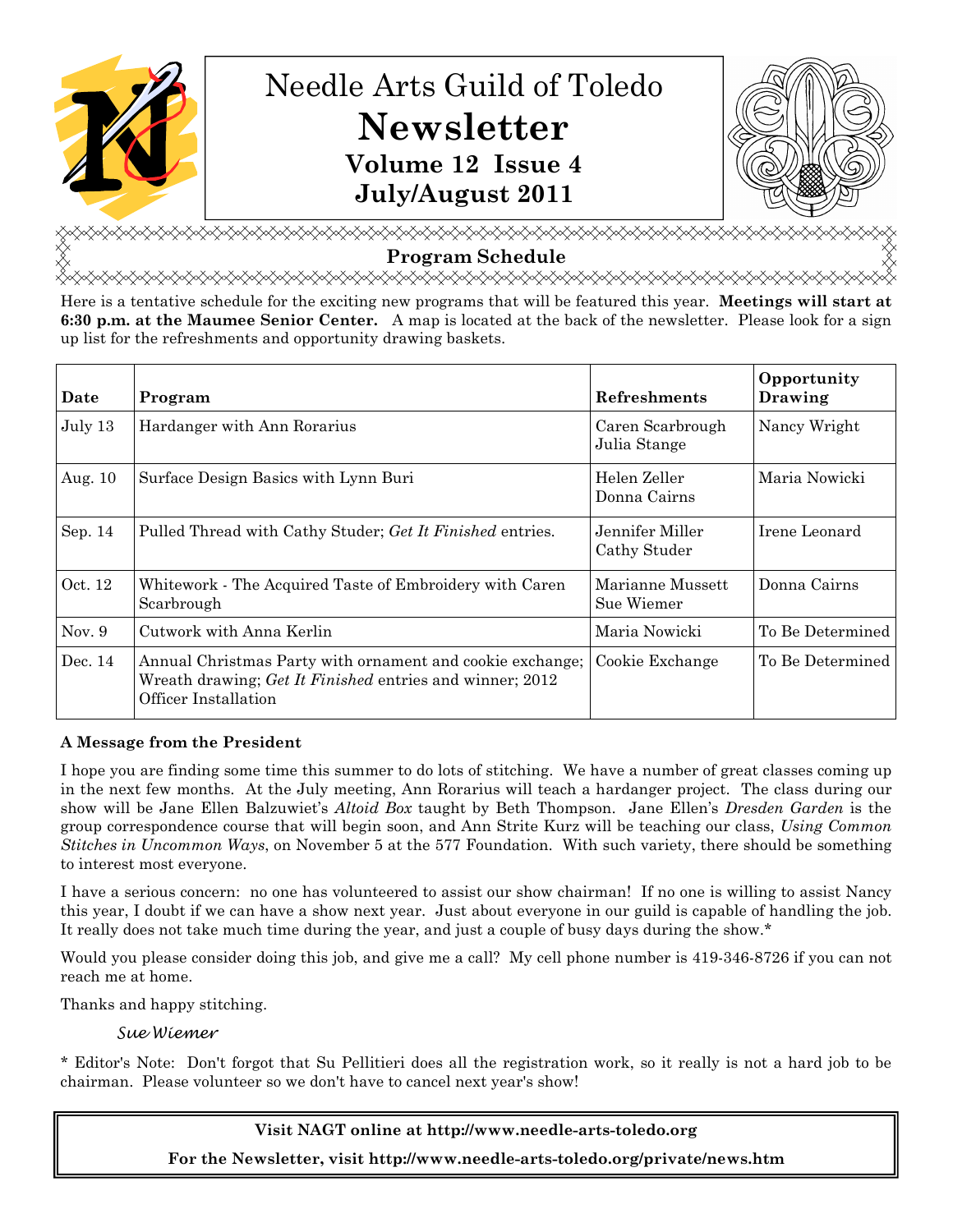# Calendar of Events <del></del>

Here is a list of events besides our monthly meetings that you may find interesting. Further info may be obtained from the EGA or GLR websites.

### Dates Event Information

- 09/05/11 Flamingo Fandango  $EGA$  National
- 09/10/11 Seminar, Naples, FL. Hosted by the Sun Region. Contact Donna Christie dlchristie2011@yahoo.com
- 09/08/11 ― International Embroidery Conference
- 09/10/11 Embroidery in the Americas: The Influence of Colonization on the Embroidery. English, Spanish and French influence will be explored by experts in the field. Naples Grande Beach Resort, 475 Seagate Drive, Naples, FL. For more information contact Margaret Kinsey at rkinsey223@aol.com
- $09/23/11 NAGT 36th Annual Needlework Show;$ 09/24/11 Sanger Branch Library, Toledo, OH. Judge - Pat Donaldson.
- $04/22/12 -$ Great Lakes Region (GLR) Seminar -
- 04/26/12 "Stitch Down in Titletown" The event is hosted by the Green Bay Area Chapter EGA in Green Bay, WI. Contact Karen Wojahn GLR2012@new.rr.com or 920-662- 0799, calls are to be made before 7pm EDT.
- $05/16/12$  Mideastern Region (MER) Seminar-
- 05/20/12 "Common Threads" The event is sponsored by the Mid-Eastern Region at 2800 West 8th Street, Erie, PA 16505\*\*. For more information contact Marilyn Bell at Dollyandmabell@aol.com

\*\* Editor's Note- this was the location I originally received. When I asked for a brochure, I was told that the seminar would be in Dunkirk, NY. Don't know what happened to the Erie location. It is not too much farther to drive to Dunkirk - further details when I get a brochure in the fall.

#### A Note About Regional Seminars

The Youngstown group has charted a bus for the seminar in Green Bay that will stop in Toledo to pick you up if you are interested. I believe Nancy Wright and Diane Myers have more info on this.

I have attended MER in the past as a GLR member and I know that a MER person was at the recent GLR seminar. I'm considering going to the MER seminar, but I am waiting to see the projects and get a confirmed location.

Submitted by Su Pellitieri



Stitch-In meetings are held every Thursday from 11am–5pm. The third Thursday of the month we are at Something Extra. The fourth Thursday will be at Swan Pointe Care Center or at a member's home. Saturday Stitch-In will be on the last Saturday of the month at the Way Public Library in Perrysburg. Come as early as 9 a.m. and stay until closing, 5 p.m. Call Katherine Thompson at 419-385-0081 or e-mail Diane Myers at jrmyers@roadrunner.com for the next meeting place. Locations change weekly.

July Locations: On July 7, stitch-in will be at Timeless Stitches in Tecumseh, MI. On July 14 we will be at Sue Wiemer's cottage at Clark Lake. She will have directions and driving instructions at the July 13 meeting for those interesting in attending.

### August Program Details

August: Surface Design Basics. Learn the basics of using acrylic paint and medium to individualize your embroidered backgrounds. Using simple and safe materials, we'll explore the use of watercolor type techniques to enhance your background fabric. Bring along several small foam core trays, a 1" foam brush and an old, but clean, toothbrush as well as some fabric scraps. Paint & medium and other materials will be supplied. Please bring newspapers and an apron! The pigments are permanent, so you won't want to get them on anything but your fabric.

<del></del> Gold Thread Award Congratulations to Caren Scarbrough for receiving the Gold Thread Award for the Great Lakes Region! NAGT members are thrilled to have her commitment to education recognized in this way. You will find Caren's name on the EGA site. Click on Scholarships and Awards on the left side of the page and then scroll through the scholarship winners and you will find Gold

Thread region winners.

Caren said, "I would like to thank NAGT for the nomination for the Gold Thread Award, especially Nancy Wright who expertly wrote the nomination, and everyone who was kind enough to give her information for it. It was humbling for me to be nominated. Whatever I do for the guild is because I think it is fun. We are lucky to belong to an active group, with many classes and stitching opportunities. We are interested in many types of embroideries and that makes it easy to plan programs. I've had no trouble getting people to volunteer to teach in areas where they feel confident. I think we have a high percentage of members who attend seminars and they bring what they have learned back to our meetings."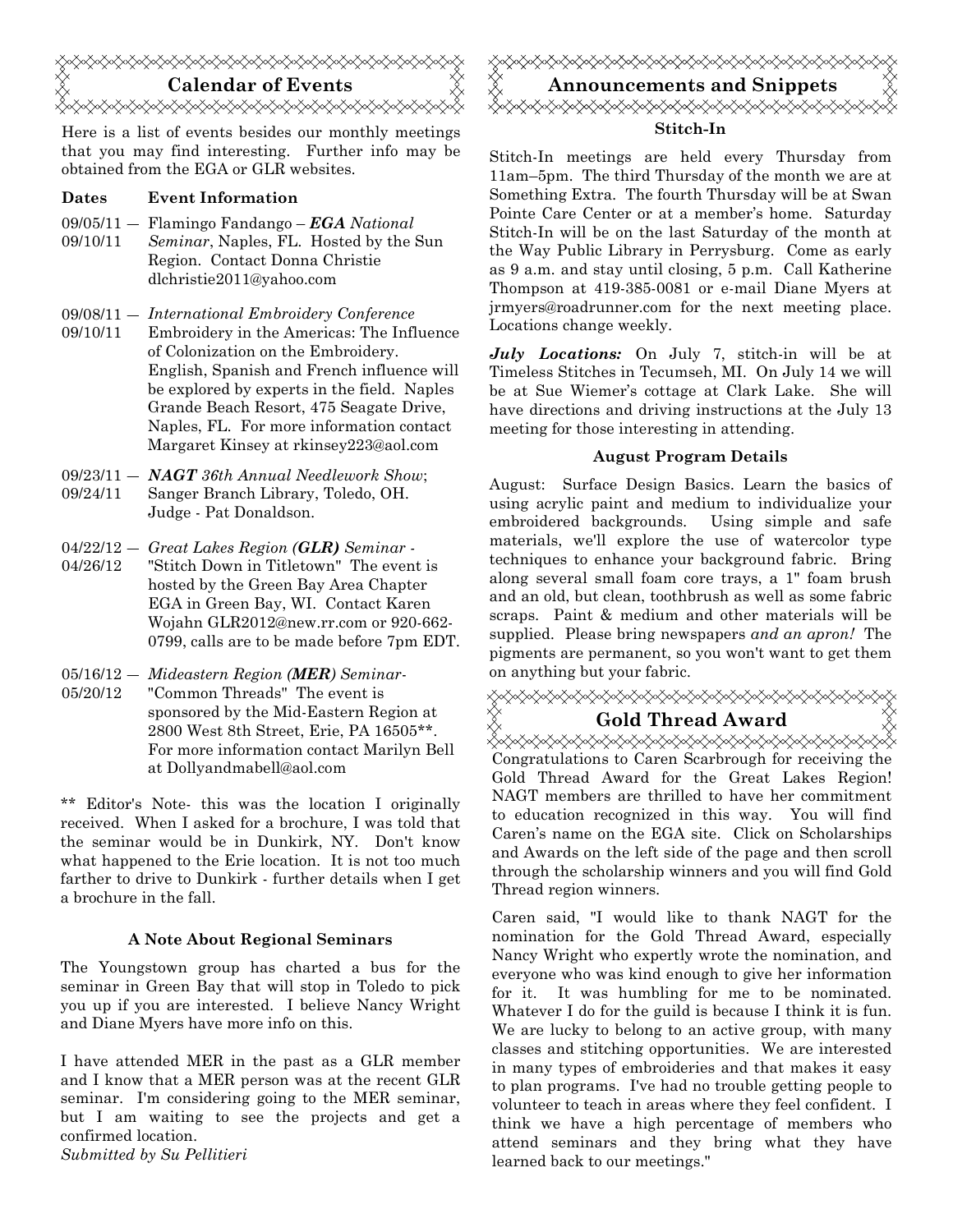

### Breast Cancer Opportunity Drawing

#### Sanger Branch Library Display

Do you like Dinky Dyes silks? Ever want to try them? You could win a full set of them!

Norma Braden, a member of the Hanging by a Thread chapter in Placerville, CA, will be participating in the Susan G. Komen 3-Day for the Cure™. This is a 60 mile walk in the San Francisco area to raise money for breast cancer research. She is walking in memory of her friend and long time EGA member, Valorie Perkins Rice, who passed away last year. Valorie was involved at the Region level and held multiple chapter memberships including the Camellia Chapter in Sacramento and the Hanging by a Thread Chapter. She served as the newsletter coordinator at the national level of EGA and was a certified EGA judge.

Norma's goal is to raise at least \$20,000 in memory of Valorie and other EGA members who have dealt with breast cancer. As a primarily older female group, EGA members seem to be especially hard hit by this disease. To help reach her goal, Jo from Dinky Dyes has very generously donated a full set of her silks. These gorgeous hand dyed threads are a dream to use and are suitable for all kinds of embroidery, cross stitch, and hardanger. Each stranded skein of silk is approximately 8m in length. There are 187 beautiful colors. The retail value is \$765!

Tickets are 6 for \$5, 15 for \$10, and 40 tickets for \$20. You may purchase tickets by making an online donation through Norma's fundraising web page at http://www.the3day.org/goto/normabraden. Include the words "Dinky Dyes" in the "personal note" section and make sure you supply an email address where indicated. She needs the email address to send your ticket numbers.

The folks at "Dinky Dyes" believe that you want to be entered in this opportunity drawing. It's helpful to Norma if you note that you are an EGA member but it's not required. If you prefer to purchase tickets by check or PayPal please contact Norma at sunshineega@gmail.com. The opportunity drawing ends July 31, 2011.

The Susan G. Komen 3-Day for the Cure™ is a 60-mile walk over the course of three days. Net proceeds from the Susan G. Komen 3-Day for the Cure™ are invested in breast cancer research and community programs.

#### If You Need A Ride

If there are any members needing transportation to a meeting please let us know. We have members attending from all over the area. Don't stay home just because you can't drive!

Ann Simmons and Sue Wiemer have volunteered to handle the display case at Sanger Library in August. We have been doing this for a few years to spread the word about needlework, NAGT, GLR and EGA. Needlework will be on display during August and we will have flyers advertising our show on September 23/24, 2011 to place on top of the case. Please bring small pieces for the display to the July meeting.

#### 2011 Needlework Show

Work is underway for our 36th Annual Needlework show, which will be held at Sanger Library on Friday, September 23 and Saturday, September 24. Judging will take place on Thursday, September 22. Please mark your calendars now (when you take a break from stitching) to get those entries done!

Did you see that word that started this article? It was *work*  $\cdot$  and the old saying is that work is easier when three people share it than when it is done by only two! With that thought in mind, an assistant chair is needed this year who will be the chair in 2012. Our current chairman, Nancy Wright, is looking forward to hearing from a volunteer. Su Pellitieri handles the registration and a lot of the paperwork. Won't you consider being the third person for this year?

#### Needlework Show - Saturday Class

As part of our annual show, we will be offering a class designed by Jane Ellen Balzuweit. It is Casalguidi embroidery that is mounted on an Altoid box (pictured below). The class will be taught by Beth Thompson. There is a \$12 kit fee to purchase the materials from Jane Ellen. This will include fabric, threads and instructions. We have plenty of Altoid boxes if you don't have one. Each student will provide their own lining fabric for finishing. Beth will provide fabric for learning the stitches and practice in class.

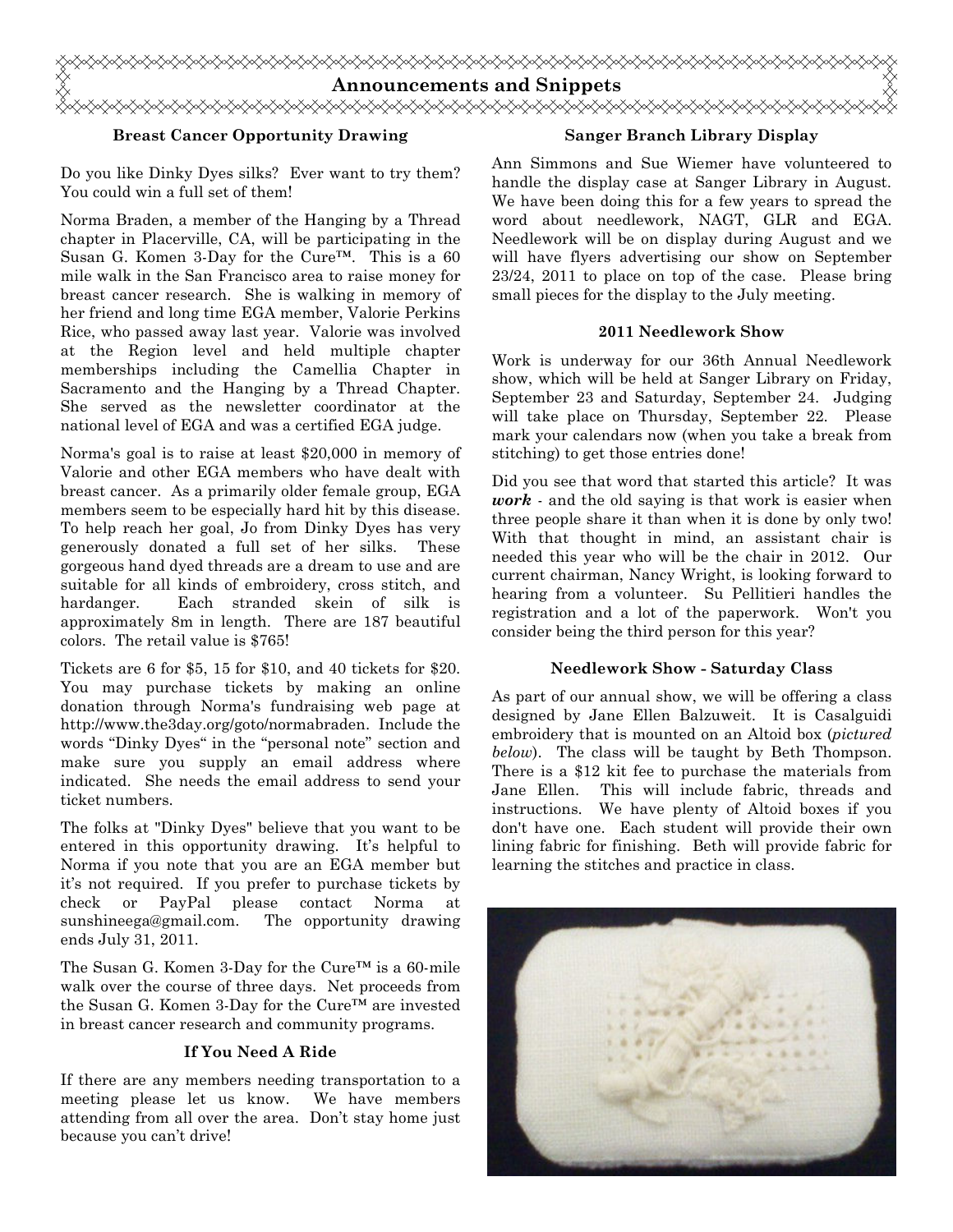

 $\overline{\phantom{0}}$ 

#### Community Outreach

I am starting a Bookmark stash, probably to be presented at the National Seminar, for their project, so our deadline may have to be before the September Meeting. You can use any embroidery technique you would like to use. What I have been doing is to use my leftover canvas or linen from my other projects, so I have all different sizes. So far I have been winging the designs used. Diane has some darning patterns she will share. Let me know if I can be of help. Submitted by Kay Griffith

#### 577 Foundation Seminar

Ann Strite-Kurz will teach her class, Using Common Stitches in an Uncommon Way, on Saturday, November 5, 2011 at the 577 Foundation in Perrysburg. It will be a notebook class. Ann will provide a booklet for \$5.00. Participants will each provide materials from their own stash. You will need needlepoint canvas and pearl cottons or other threads. If you have absolutely none of this, let someone else know. There likely will be many volunteers to give you enough for the class. Part of the class will be slides and discussion.

Ann's book, Stitch Variations and Mutations, will also be available for \$18.00. This is an greatly expanded version of the small booklet that will be part of the class. Many more types of stitches and their variations are discussed. This book is optional for the class. Please indicate on the sign-up sheet if you want a copy of the book, so Ann knows how many to bring.

#### GLR News

Corinne Clift, Region Director Great Lakes Region is proud to announce her health has greatly improved and will be returning to active duty really soon. She wishes to acknowledge all the cards, notes and prayers she has received since early May. She is looking forward to the fall meeting, where she hopes to personally thank everyone for their kindness and well wishes. An especially great big thanks to Terry Butz, Assistant Region Director for the great job she has done. Corinne hopes to see everyone in September and reminds everyone that she is as close as your computer, phone or letter.

The show entry forms and information have been updated on our website. Copies of the show flyers are also available to download and print at our newsletter website location. Please print and distribute these flyers to advertise our show. Encourage as many people as possible to enter and to come see the show.

#### Group Correspondence Course

We will finalize sign up for Dresden Garden GCC at the July meeting. The chapter is paying the \$175.00 fee for the course. Each person taking the course must pay \$40.00 for the instruction book. The course is by Jane Ellen Balzuweit and her instructions are always very complete. We are looking into a group purchase for the fabric, legacy linen. The thread used is stranded cotton. Most people have that in their stash.

#### Secret Stitcher (2010-2011)

Hope everyone had fun getting gifts from their secret stitchers. Here is the list of who was the secret pal for whom for the past year.

| Name:            | Secret Stitcher For: |
|------------------|----------------------|
| Donna Cairns     | Nancy Wright         |
| Sue Hojnacki     | Donna Cairns         |
| Helen Zeller     | Kelly Jackson        |
| Jennie Kronberg  | Anna Kerlin          |
| Kelly Jackson    | Sue Wiemer           |
| Annette Myer     | Su Pellitieri        |
| Diane Myers      | Jennie Kronberg      |
| Anna Kerlin      | Helen Zeller         |
| Sue Wiemer       | Marianne Mussett     |
| Su Pellitieri    | Sue Hojnacki         |
| Nancy Wright     | Annette Myer         |
| Cathy Studer     | Peverley Hormann     |
| Marianne Mussett | Cathy Studer         |
| Peverley Hormann | Diane Myers          |

#### Kaleidoscope of Quilts XV

Friday, July 15, 2011 - 10 am to 6pm Saturday, July 16, 2011 - 10 am to 5 pm

Franciscan Center of Lourdes College

6832 Convent Boulevard, Sylvania, Ohio

Quilt Show ● Mini Classes ● Merchant Mall ● Special Displays

\$5 - one day pass ● \$8 - two day pass Presented by Glass City Quilt Commission

For more information and registration materials, please visit website: www.gcqc.org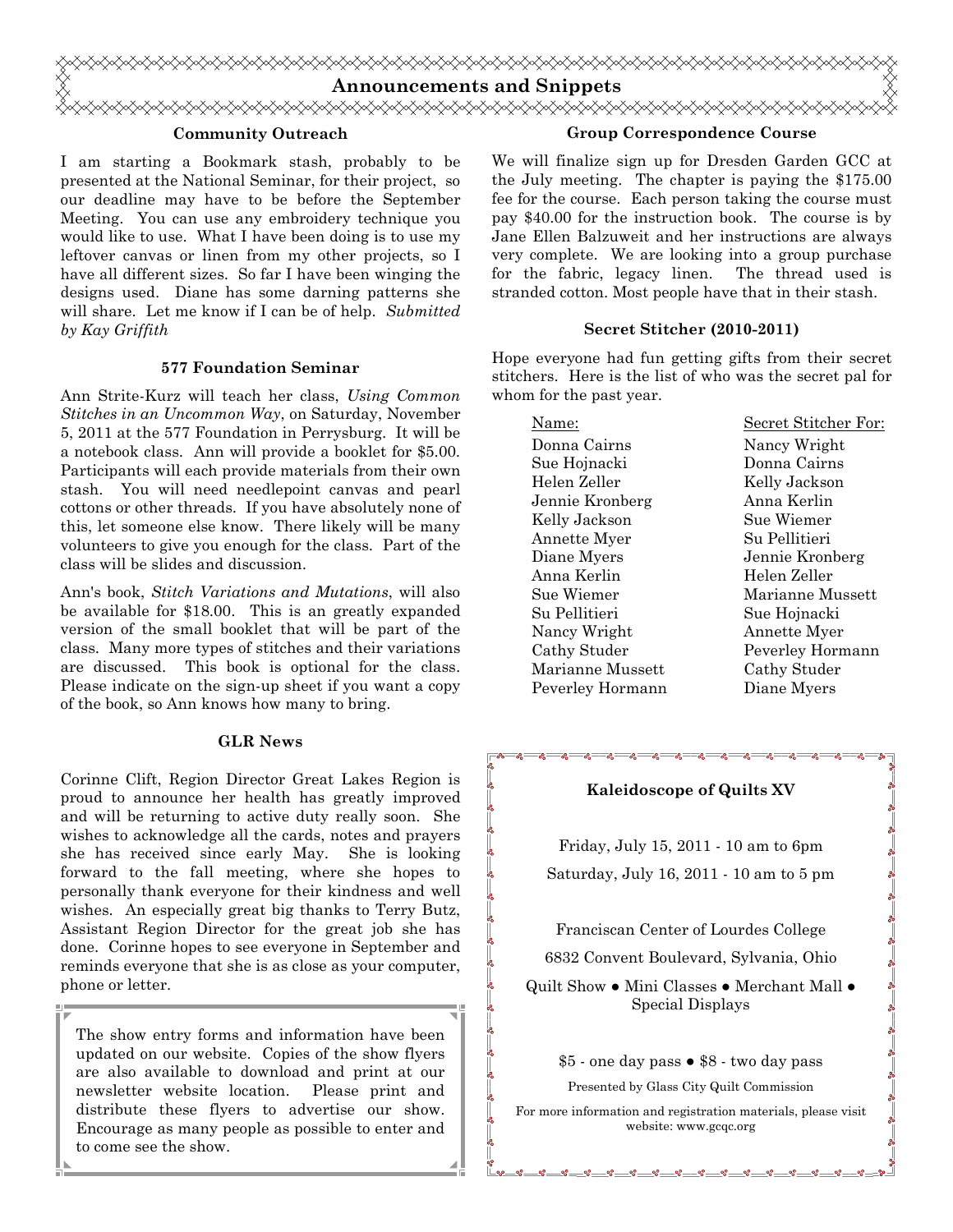The NAGT Newsletter is published six times per year (January, March, May, July, September, and November) by the Needle Arts Guild of Toledo (NAGT) chapter, The Embroiderers' Guild of America, Inc. The Editor welcomes comments, input, and story items. Please send them to the editor by the 25th of the month preceding publication.

Editor: Susan Pellitieri; 703 Butterfield Dr; Toledo, Ohio 43615, Phone: 419-382-1329, E-mail: NeedleArtsToledo@aol.com

EGA chapter newsletters may copy material contained in this publication except items which are noted and marked as copyrighted. Please credit this Chapter when due.

MEMBERSHIP in the Needle Arts Guild of Toledo is open to all embroiderers. New and renewing dues payments should be sent to: Diane Myers, 22045 W. River Road, Grand Rapids, Ohio 43522

ANNUAL DUES - NAGT annual dues of \$48 include:

- Dues Local chapter
- Bimonthly NAGT chapter newsletter
- Chapter meetings and programs
- Local chapter lending library
- Group correspondence course (additional fee required)
- Dues Great Lakes Region (GLR)

• GLR seminar (additional fee required)

Dues - The Embroiderers' Guild of America, Inc. (EGA)

- Subscription to quarterly magazine, Needle Arts
- Individual correspondence courses for a fee
- National seminars for a fee

Members can attend optional local Chapter workshops presented by teachers contracted by the Chapter and paid for by workshop participants.

MEETING CANCELLATION: Monthly meetings are cancelled due to bad weather if the Toledo Public schools are closed. Tune into AM 1370 News radio in Toledo for school closings.

GUESTS are welcome at all meetings and may attend two meetings before being asked to join.

NAME TAGS must be worn at all meetings or pay a 25¢ fine. The fines collected go to general funds to help cover expenses.

MEETINGS are on the second Wednesday of the month at 6:30 p.m. in the Maumee Senior Center, 2430 Detroit Ave., Maumee OH 43537. Please note that the Google Map below labels Rte. 25/24 as S. Detroit Ave. south of the Ohio Turnpike, but it really is Anthony Wayne Trail.

<del></del> NAGT Officers and Board Members <sub></sub><sub></sub>

President **Ø** Sue Wiemer 419-531-6325 dlwiemer@sbcglobal.net

President Elect Peverley Hormann 419-699-2076 pevhormann@yahoo.com

Secretary ⊠ Annette Meyer 419-283-8746 nettie@buckeye-express.com

Treasurer **⊠** 2011 Show Chairman Nancy Wright 419-832-3801 nlwright42@verizon.net

#### Outreach Chairman

Kay Griffith 419-784-2868 kayjgrif@embarqmail.com

Welcoming Committee Marilyn Freeman 419-381-8782

Membership ⊠ GLR Representative Hospitality Diane Myers 419-832-9571 jrmyers@roadrunner.com Newsletter **Ø** Susan Pellitieri 419-382-1329 NeedleArtsToledo@aol.com spellitieri@namsa.com

Program Co-Chair Education ⊠ Caren Scarbrough 419-278-2162 caren505@roadrunner.com

Program Co-Chair Cathy Studer 419-217-3077 treesong44@yahoo.com

Historian Katherine Thompson 419-385-0081 kmthompson49@yahoo.com

Publicity Peverley Hormann 419-699-2076 pevhormann@yahoo.com

 $\boxtimes$  indicates Voting Members Map courtesy of Google Map.